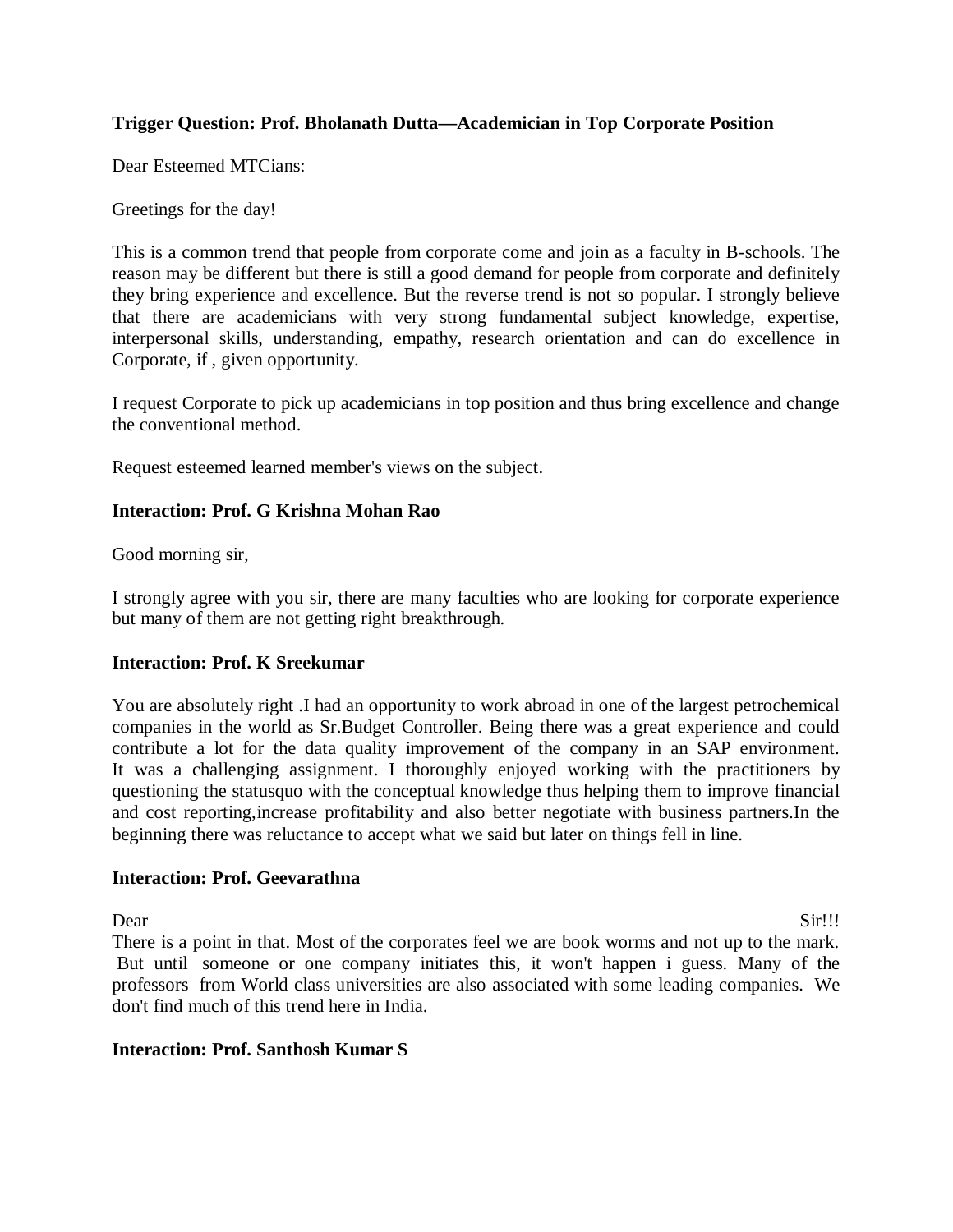I strongly agree with you, in fact to management subjects practical exposure plays vital role. But in turn corporate does not give much attention to academic experience. They also should know that subject knowledge also plays a vital role as for as strategies are concerned. Hence value should be given at par.................

## **Interaction: Prof. Anil Aggarwal**

I, too, believe that the issue raised and concern expressed by Prof. Bholanath Dutta is the prevailing trend of Transitioning from Corporate to B-Schools or Academics for livelihood in most of the cases but the "Reverse" scenario is not so popular.

During my consultancy assignments, I have observed sometime, the reverse trend which only opens the door for such academicians or Teachers as a corporate education/employee development or HR Trainer irrespective or their Expertise and Experience Domain.

The corporate perception so far has not been blended to employ Higher education Teachers with rich and fruitful Expertise and Experience Domain in the similar domain or job positions within the prevailing organizational hierarchy.

This is timely Discussion initiative by Prof. Dutta to deliberate upon the exploration of possibilities or creating the opportunities for such aspiring people from education/Academics and let the corporate Think-Tank or thought leaders to ponder upon this issue and start acting accordingly making "The Transition of Academicians into Corporate" a possibility.

### **Interaction: Dr. SN Ghosal**

I agree with u that there should be constant exchange of academics and executives in Management schools as that would only make it more useful and purposeful.

### **Interaction: Prof. Anish K**

I completely back on this aspect. Management faculties should be given suitable opportunities in Corporate for applying their solid learning into practice. What can be done to attract Corporate into engaging Faculties? Any useful suggestions, guidance will be highly appreciable.

I also appreciate the group for initiating practical discussions on various topics. Lets learn to apply the discussions. Its time for us to do/ apply what we say.

#### Interaction: Prof.S.Subramanian

It's really a "Wonder' ful subject for discussions. Irresistible as ever, Prof. Dutta has thrown gauntlet of sorts in this general melee. Truly merited one that requires to be responded cannot be given a 'go by'. Industry men treading into Academics is just not a one way traffic. Major organizations with a broad base and caring for a wide intake, do indulge in recruiting the best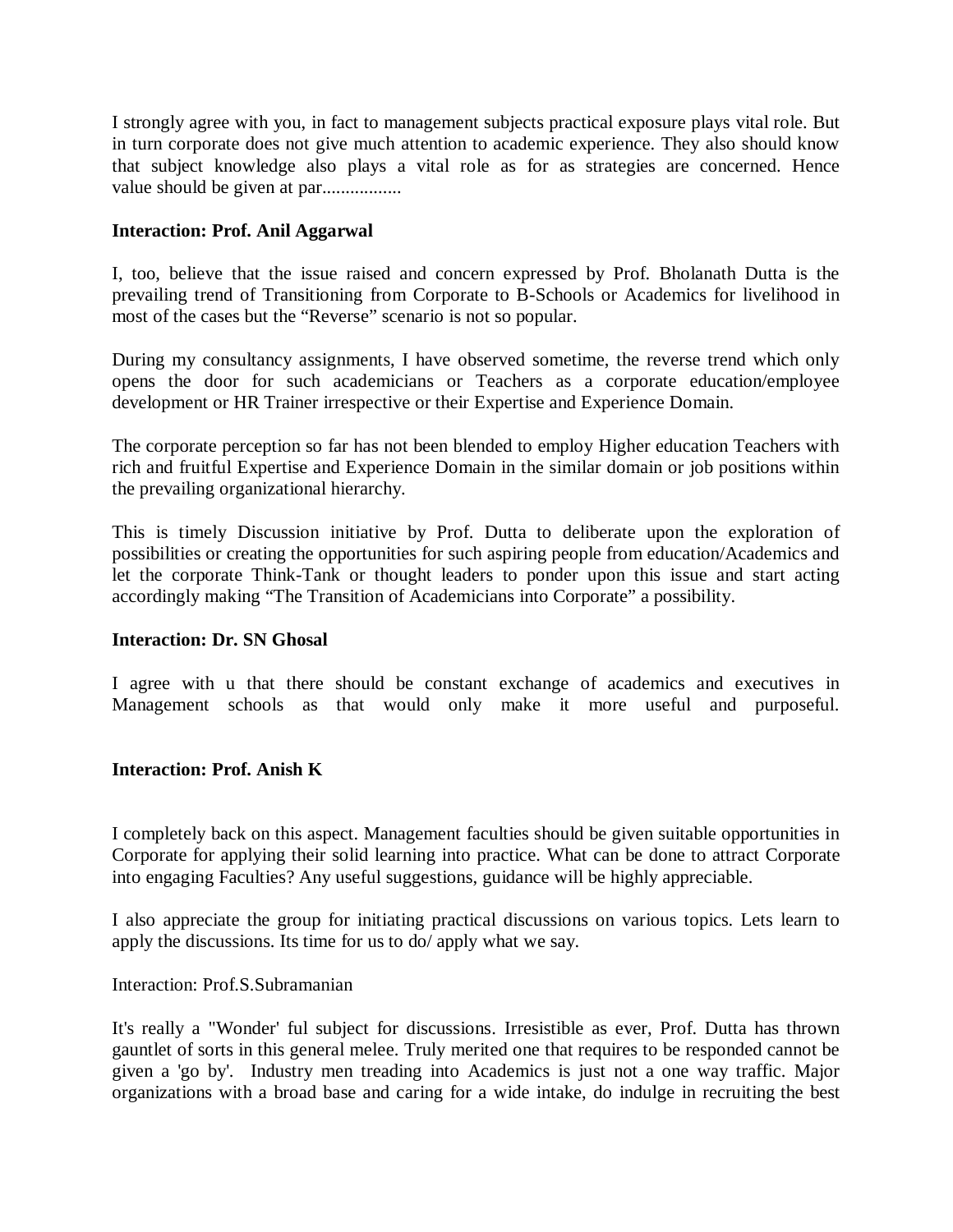and suitable qualified research scholars with necessary aptitude to switch over from pure academics to commercial or administrative environs. This has been in vogue for decades now. Except for those hesitant persons for a big jump as switch over from tutoring into handling of field applications, interalia, on grounds of, a) future unknown, b) location shift, c) present secure chair, d) unwillingness to test unfamiliar arena, e) unwillingness to lose 'respectful teacher status' to 'employee under less qualified as their masters or peers', etc, large numbers of pure scholars have been migrating to industries with renewed advantages. The last two decades has shown an increasing trend but not researched well enough to be visible as a phenomina. Like Dr. Rangarajan, who was picked from IIM, Ahmedabad to secured gates of RBI as Dy.Governor, many have moved over this way. I have seen as part of recruitment process in RBI, SBI, private banks, IT organizations, Public sector companies, Administrative services, and many MNCs, professional consultancy bodies, etc. eminent and less eminent academic scholars found their way into non-academic institutions with attendant benefits. But what is visible is the presence of a few of industry experienced persons like me, who have 'intruded' into facultyshipadjunct, guest or occasionally visiting ones on passion-all those industry persons touting among pure academic faculties. While industry linked professionals and qualified in their own way, who come with a barrage of real life field experiences but with less of structured tutoring skills except a very few, bring with them the knowledge over the process and background of policy making, planning and operational implementation skill-sets, others lack such expertise. We need to blend as we aim towards strengthening of sincere 'Faculty Development' initiatives, especially in the areas of professional and management educational and research services. We should not be shy or wary of this necessity, which has to be mandated. May be compensation and perks as also conducive working environment for nurturing the creative, merited and passionate faculties, would require to be looked into for bridging the gap between the pure theorists and rugged industry commercial leaders. Two way movements by way of short 'sabbatical' must be encouraged and necessary systems are put in place for that. Sustained approach is called for.

2. Incidentally, I had advertised through this platform for recruiting an IT Architect but only a single application came with a mere commerce graduate background..!! As Executive Chairman of Kensho Information Technology Solutions, I have invited and added five of Doctoral Research Heads from national and international scholar community excelling in diverse fields, as members to my Company's Hon. Advisory Board. All are pure academicians but highly merited and standing.

I do trust that necessary talent building and 'mentoring' of faculties ready to exploit spectrum of job markets. may be less difficult but can be achieved with requisite 'Will'.

Even today, I welcome merited professionals to approach me for manning competently the position of Data Base Management as also another one for marketing of BFSI IT Products and Services to be based in Nigeria to handle entire African Continent jurisdictions with lucrative benefits. These two are long term requirements. This is not a challenge but requests before MTC ians. Any takers, please..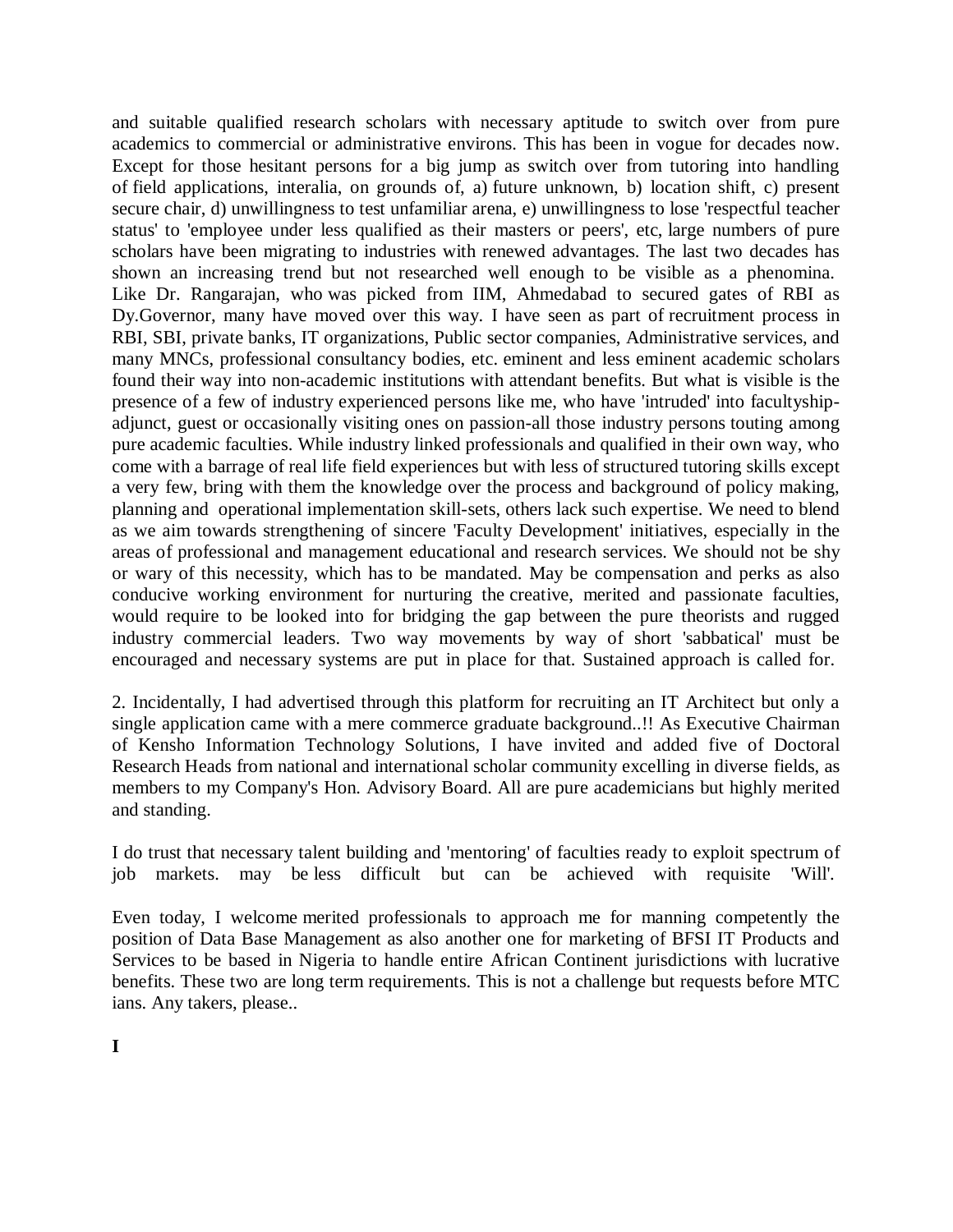### **Interaction: Shri Virendra Goel**

My compliments to Prof. Subramanian not only in putting the subject into proper perspective but also to give opportunity to any competent academicians to try his/her hand on corporate working. Dear Sir,\*

I think a major component for a successful transition is adoption to change of culture - be it academics, industry, trade organizations, NGOs, forces or any other environment there is bound to be a difference of culture. It becomes the responsibility of a new entrant into any environment to adjust him/herself to the culture of that environment, then only a successful transition can take place. Normally, the resistance at both ends both from prospective employers and employees is because of this perceived or observed or experienced problem.

#### **Interaction: Prof. Anil Agarwal**

The opinion of Goel sahab, correctly unfolds the root cause related with the perception of prospective employers at the corporate end that entails their observation and experience with such sort of "socio-cultural adaptability failure" on the part of the academicians or the teachers moving from academic contexts and mindset.

Interaction: Dr. SN Ghosal

My Hearty Greetings to all.

It is true that there is need to have a mix of academics and entrepreneurs as management teacher and it is also equally true that it would not only benefit students but also the faculty as because they would learn and unlearn from their knowledge, experience and passion to pursue the profession to heighten its level of excellence. However in practice it has been observed that such admixture often leads to suspicion, acrimony and jealously and that obviously harms all. In fact the need is to respect each other and bring out the best from them by developing harmonious relationships and emphasis the need of interdependence. Much depends on leadership of the Director but most of them are the cause of such acrimony as they side with one group or the other where from they come. I personally went thru this drama.

**Interaction: Prof. K. Harigopal**